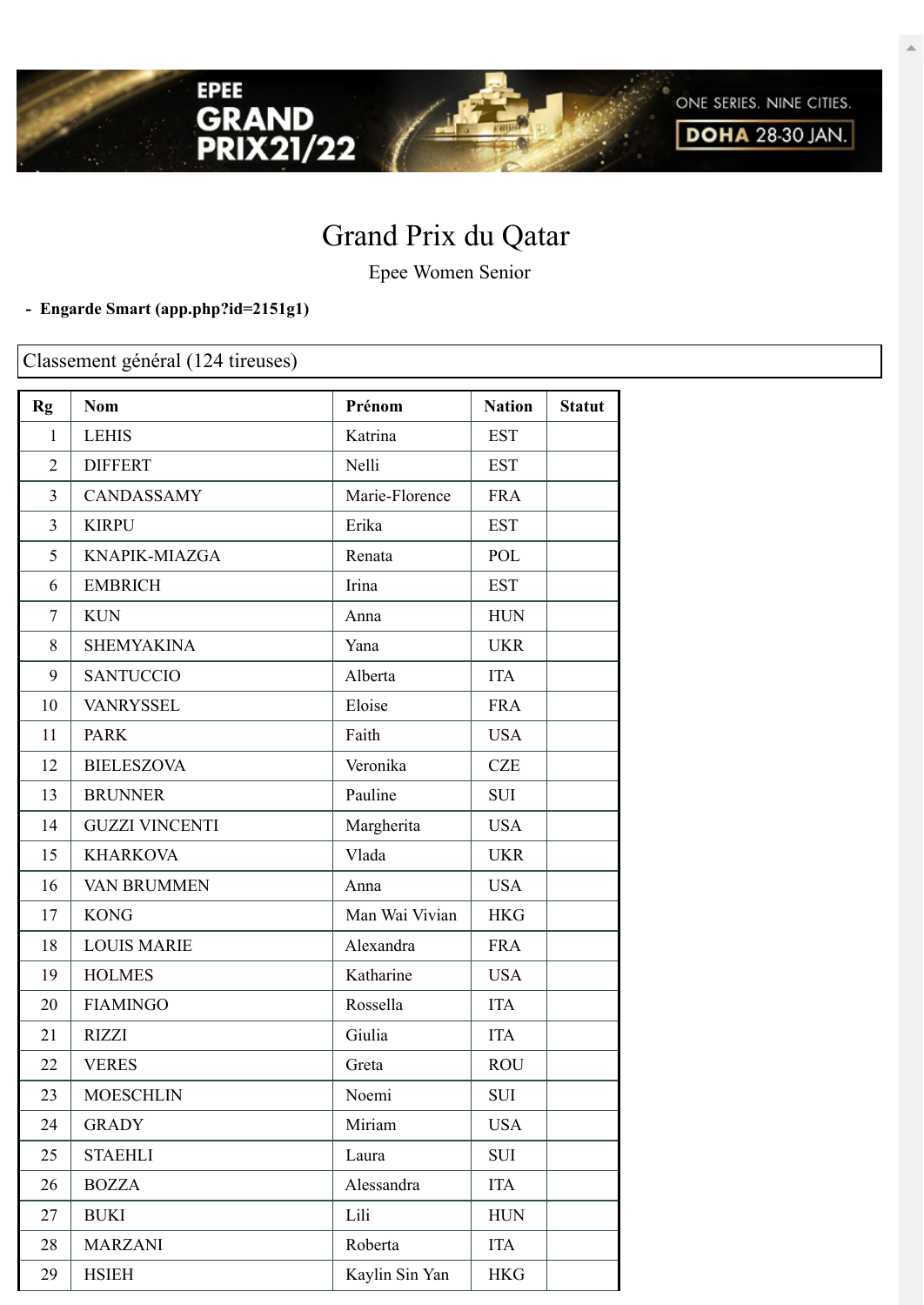| 30 | <b>SICA</b>                 | Susan Maria | <b>GBR</b> |            |
|----|-----------------------------|-------------|------------|------------|
| 31 | <b>KHATRI</b>               | Taniksha    | IND        |            |
| 32 | <b>HUSISIAN</b>             | Hadley      | <b>USA</b> |            |
| 33 | <b>NAVARRIA</b>             | Mara        | <b>ITA</b> |            |
| 34 | <b>VITALIS</b>              | Coraline    | <b>FRA</b> |            |
| 35 | <b>JACQUES ANDRE COQUIN</b> | Josephine   | <b>FRA</b> |            |
| 36 | <b>MOELLHAUSEN</b>          | Nathalie    | <b>BRA</b> |            |
| 37 | <b>LUTY</b>                 | Aliya       | <b>FRA</b> |            |
| 38 | <b>NDOLO</b>                | Alexandra   | <b>GER</b> |            |
| 39 | <b>KUUSK</b>                | Kristina    | <b>EST</b> |            |
| 40 | LOIT                        | Karoliine   | <b>EST</b> |            |
| 41 | <b>PREDESCU</b>             | Alexandra   | <b>ROU</b> |            |
| 42 | <b>MACKINNON</b>            | Leonora     | CAN        |            |
| 43 | <b>JOYCE</b>                | Michaela    | <b>USA</b> |            |
| 44 | <b>EHLER</b>                | Alexandra   | <b>GER</b> |            |
| 45 | <b>HERMAY</b>               | Camille     | <b>FRA</b> |            |
| 46 | <b>FAVRE</b>                | Angeline    | <b>SUI</b> |            |
| 47 | <b>BROVKO</b>               | Inna        | <b>UKR</b> |            |
| 48 | <b>NIXON</b>                | Catherine   | <b>USA</b> |            |
| 49 | <b>CLERICI</b>              | Alice       | <b>ITA</b> | <b>DNF</b> |
| 50 | <b>FERRACUTI</b>            | Elena       | <b>ITA</b> |            |
| 51 | <b>LIU</b>                  | Charlene    | <b>USA</b> |            |
| 52 | <b>REMBI</b>                | Lauren      | <b>FRA</b> |            |
| 53 | <b>BABA</b>                 | Haruna      | <b>JPN</b> |            |
| 54 | <b>SERSOT</b>               | Jade        | <b>FRA</b> |            |
| 55 | <b>ROMEO</b>                | Virgina     | <b>SUI</b> |            |
| 56 | <b>SPAS</b>                 | Anastasiia  | <b>UKR</b> |            |
| 56 | <b>TAHE</b>                 | Oceane      | <b>FRA</b> |            |
| 58 | <b>NGOM</b>                 | Helene      | <b>FRA</b> |            |
| 59 | <b>GNAM</b>                 | Tamara      | <b>HUN</b> |            |
| 60 | <b>VAINBERG</b>             | Sophia      | <b>ISR</b> |            |
| 61 | <b>ZUIKOVA</b>              | Veronika    | <b>EST</b> |            |
| 62 | <b>SVYSTIL</b>              | Yuliya      | <b>UKR</b> |            |
| 63 | <b>VIZEU</b>                | Victoria    | <b>BRA</b> |            |
| 64 | <b>FERRARI</b>              | Marta       | <b>ITA</b> |            |
| 65 | <b>NABETH</b>               | Camille     | <b>FRA</b> |            |
| 66 | <b>WASHINGTON</b>           | Isis        | <b>USA</b> |            |
| 67 | <b>BENEA</b>                | Bianca      | <b>ROU</b> |            |
| 68 | <b>CEBULA</b>               | Anne        | <b>USA</b> |            |
| 69 | <b>KRIEGER</b>              | Angela      | <b>SUI</b> |            |
| 70 | <b>EMMENEGGER</b>           | Manon       | <b>SUI</b> |            |
| 71 | <b>YOSHIMURA</b>            | Miho        | <b>JPN</b> |            |
| 72 | DE MARCHI                   | Eleonora    | <b>ITA</b> |            |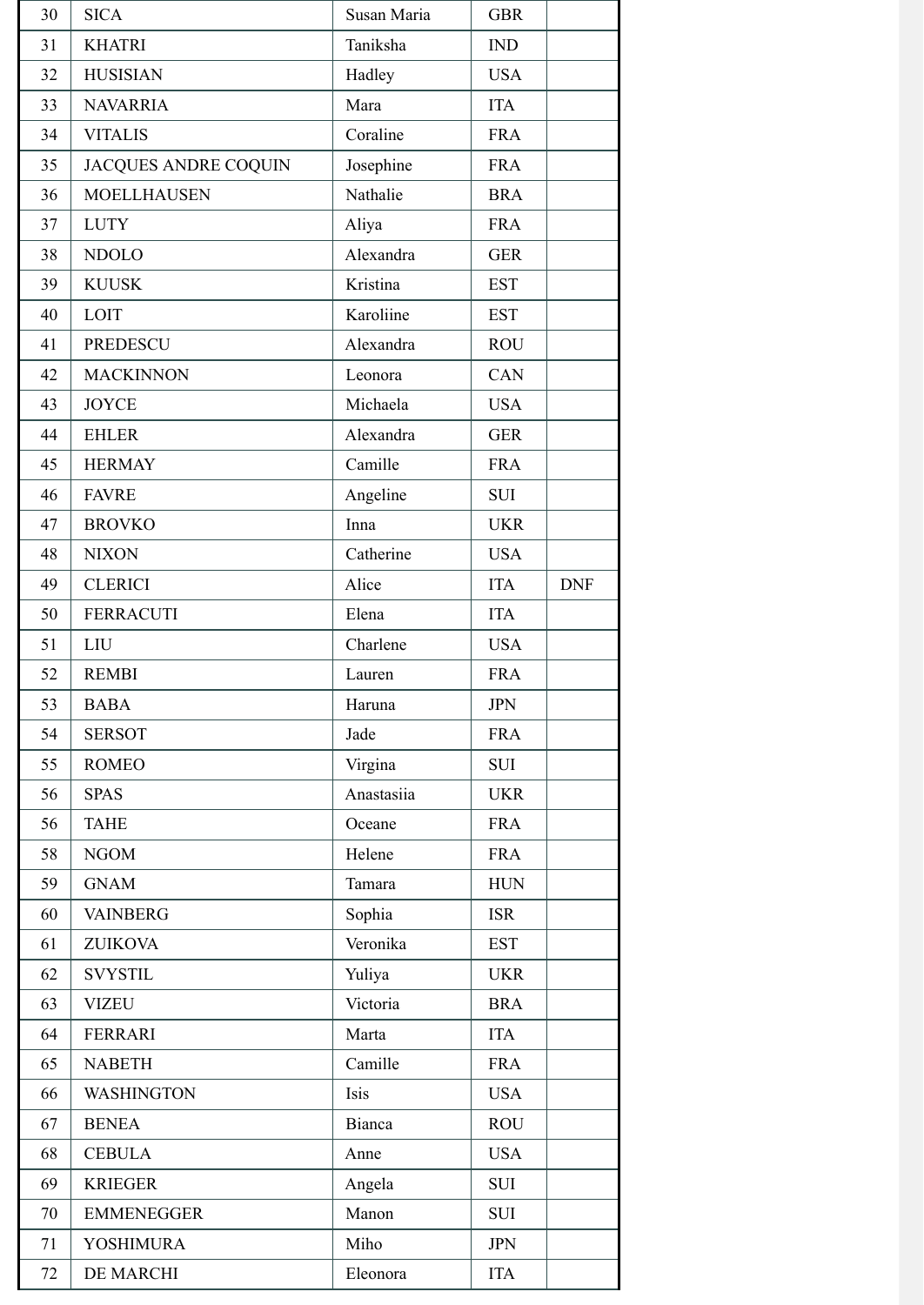| 73  | <b>IZZO</b>           | Iulia            | <b>SUI</b> |
|-----|-----------------------|------------------|------------|
| 74  | <b>MUHARI</b>         | Eszter           | <b>HUN</b> |
| 75  | <b>BUECH</b>          | Kim Jasmin       | <b>SUI</b> |
| 76  | <b>EL KORD</b>        | Camilia          | <b>MAR</b> |
| 77  | <b>DERKACH</b>        | Anna             | <b>UKR</b> |
| 78  | <b>SAITO</b>          | Hana             | <b>JPN</b> |
| 79  | FERNANDEZ CALLEJA     | Sara             | <b>ESP</b> |
| 80  | <b>SLIUSAREVA</b>     | Sofiia           | <b>UKR</b> |
| 81  | <b>CENTENERA</b>      | Macarena         | <b>ESP</b> |
| 82  | <b>YOSHIMATSU</b>     | Rinka            | <b>JPN</b> |
| 83  | <b>LIN</b>            | Yik Hei Coco     | <b>HKG</b> |
| 84  | <b>SUZUKI</b>         | Honami           | <b>JPN</b> |
| 85  | <b>KUROKI</b>         | Yume             | <b>JPN</b> |
| 86  | <b>CHU</b>            | Ka Mong          | <b>HKG</b> |
| 87  | <b>MROSZCZAK</b>      | Anna             | <b>POL</b> |
| 88  | <b>CHAN</b>           | <b>Tsz Ching</b> | <b>HKG</b> |
| 89  | <b>VANDINGENEN</b>    | Aube             | <b>BEL</b> |
| 90  | <b>HECHT</b>          | Dar              | <b>ISR</b> |
| 91  | <b>SMITH TAYLOR</b>   | Katrina          | <b>GBR</b> |
| 92  | <b>LANDO</b>          | Tamara           | <b>ISR</b> |
| 93  | <b>PECHOVOVA</b>      | Michala          | <b>CZE</b> |
| 94  | <b>NARITA</b>         | Ruka             | <b>JPN</b> |
| 95  | <b>BARNES</b>         | Rachel           | <b>GBR</b> |
| 96  | TAMBOVTSEVA           | Alexandra        | KAZ        |
| 97  | <b>HISASUE</b>        | Shiori           | <b>JPN</b> |
| 98  | <b>JINDAL</b>         | Lagan            | IND        |
| 99  | <b>DUTTA</b>          | Jyotika          | IND        |
| 100 | MANOHARAKUMAR SAJITHA | Greashma         | IND        |
| 101 | <b>NAGAI</b>          | Anna             | <b>JPN</b> |
| 102 | <b>SADLER</b>         | Louise           | <b>GBR</b> |
| 103 | NGO NTAT SARAH        | Sarah Florence   | <b>CMR</b> |
| 104 | <b>CHAN</b>           | Wai Ling         | <b>HKG</b> |
| 105 | <b>FAVRE</b>          | Aurore           | SUI        |
| 106 | <b>KARDOS</b>         | Edina            | <b>HUN</b> |
| 106 | <b>WASIAK</b>         | Axelle           | <b>BEL</b> |
| 108 | <b>MASSEREY</b>       | Solene           | <b>SUI</b> |
| 109 | <b>SHAIK</b>          | Naziya           | <b>IND</b> |
| 110 | GARG                  | Kashvi           | IND        |
| 111 | <b>TAKAHASHI</b>      | Erika            | <b>JPN</b> |
| 112 | <b>DIAB</b>           | Sara             | QAT        |
| 113 | <b>DEVI</b>           | Kabita           | IND        |
| 114 | <b>DIAB</b>           | Haya             | QAT        |
| 115 | AL-ABDULLA            | Wadha            | QAT        |